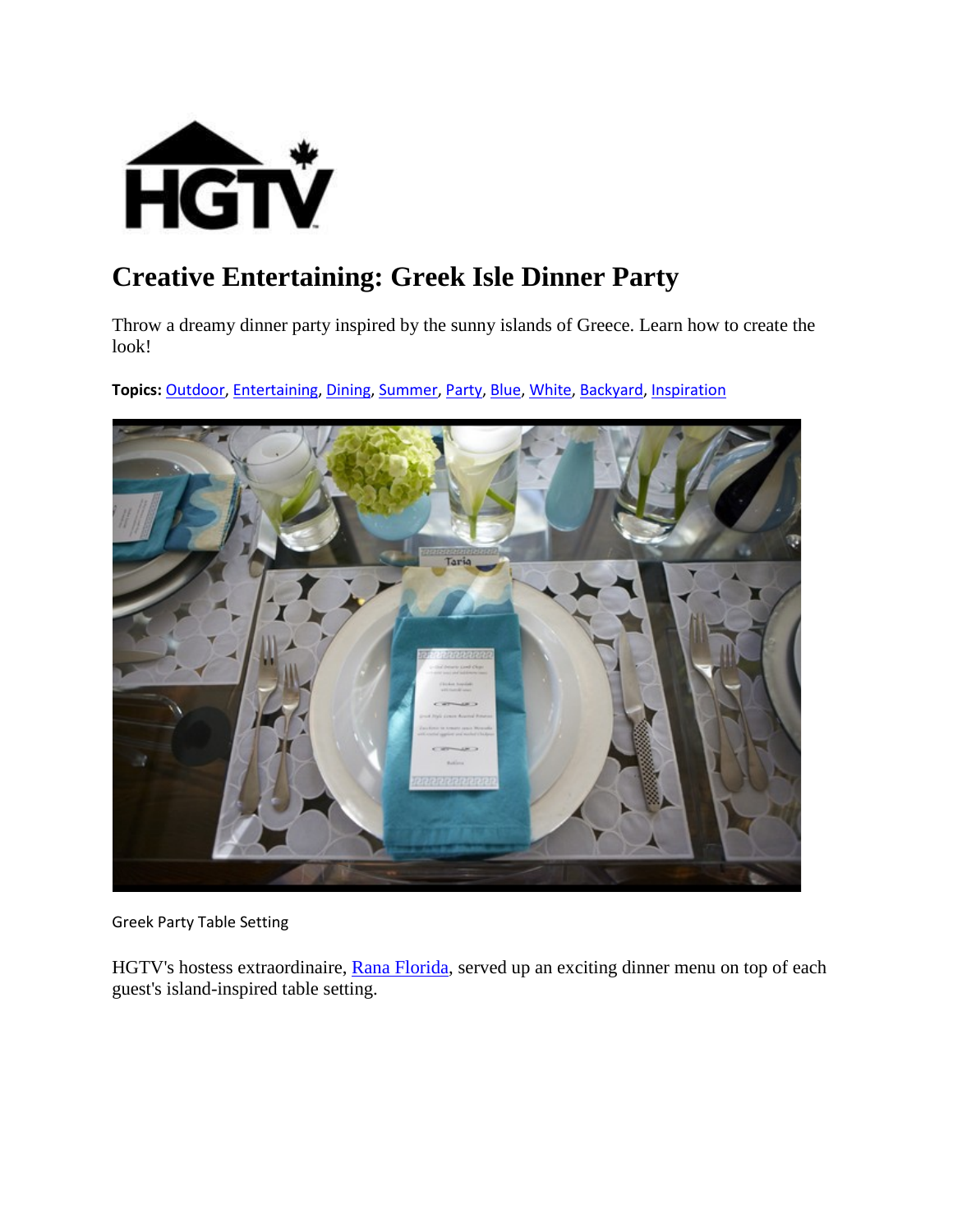

#### DIY Floral Table Runner

Instead of just one centrepiece or table runner, spread jars and vases down the middle of the table and fill them with flowers and floating candles for an eye-catching tabletop.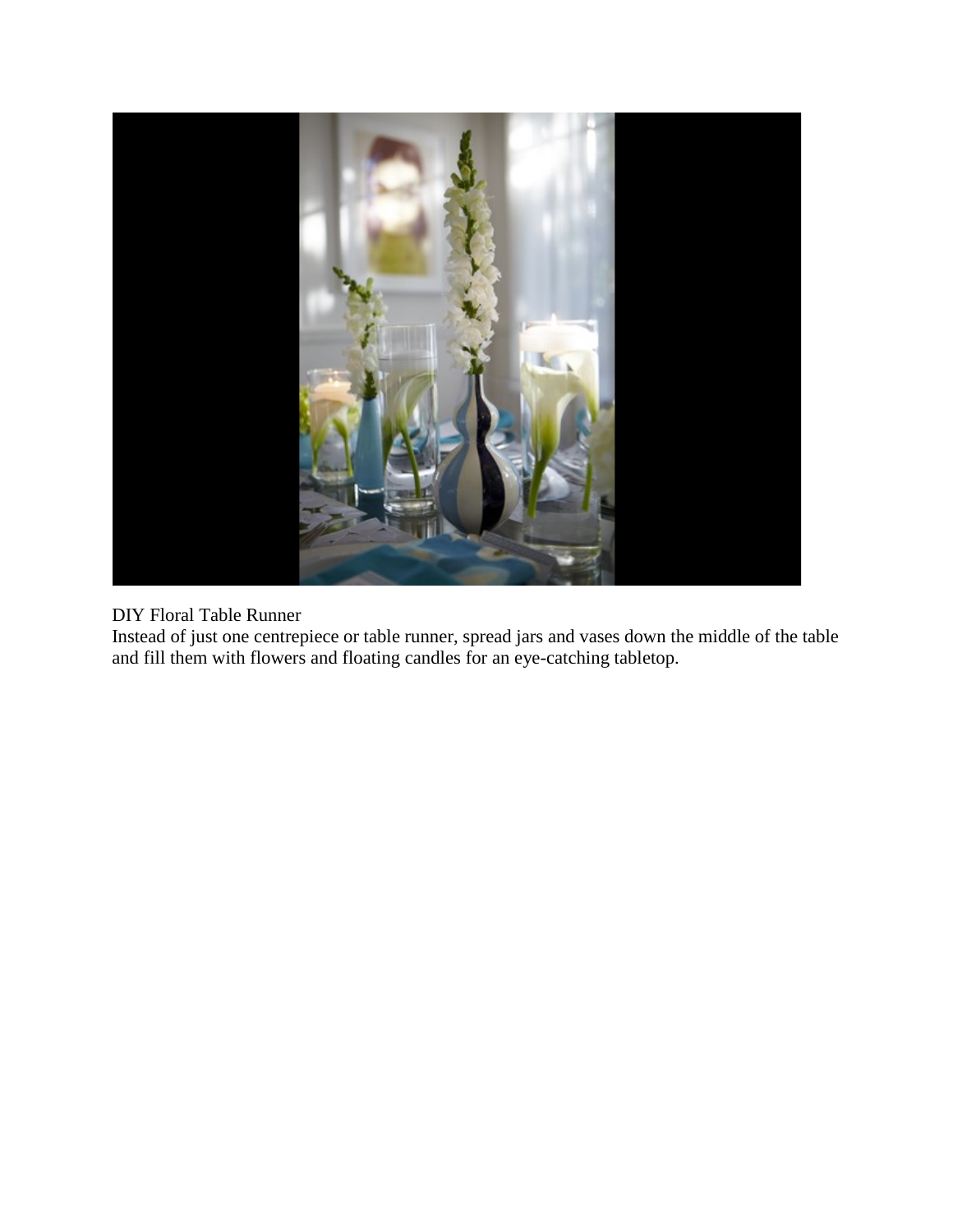

Greek Party Dress Code Ask guests to dress for the theme to make the night extra special.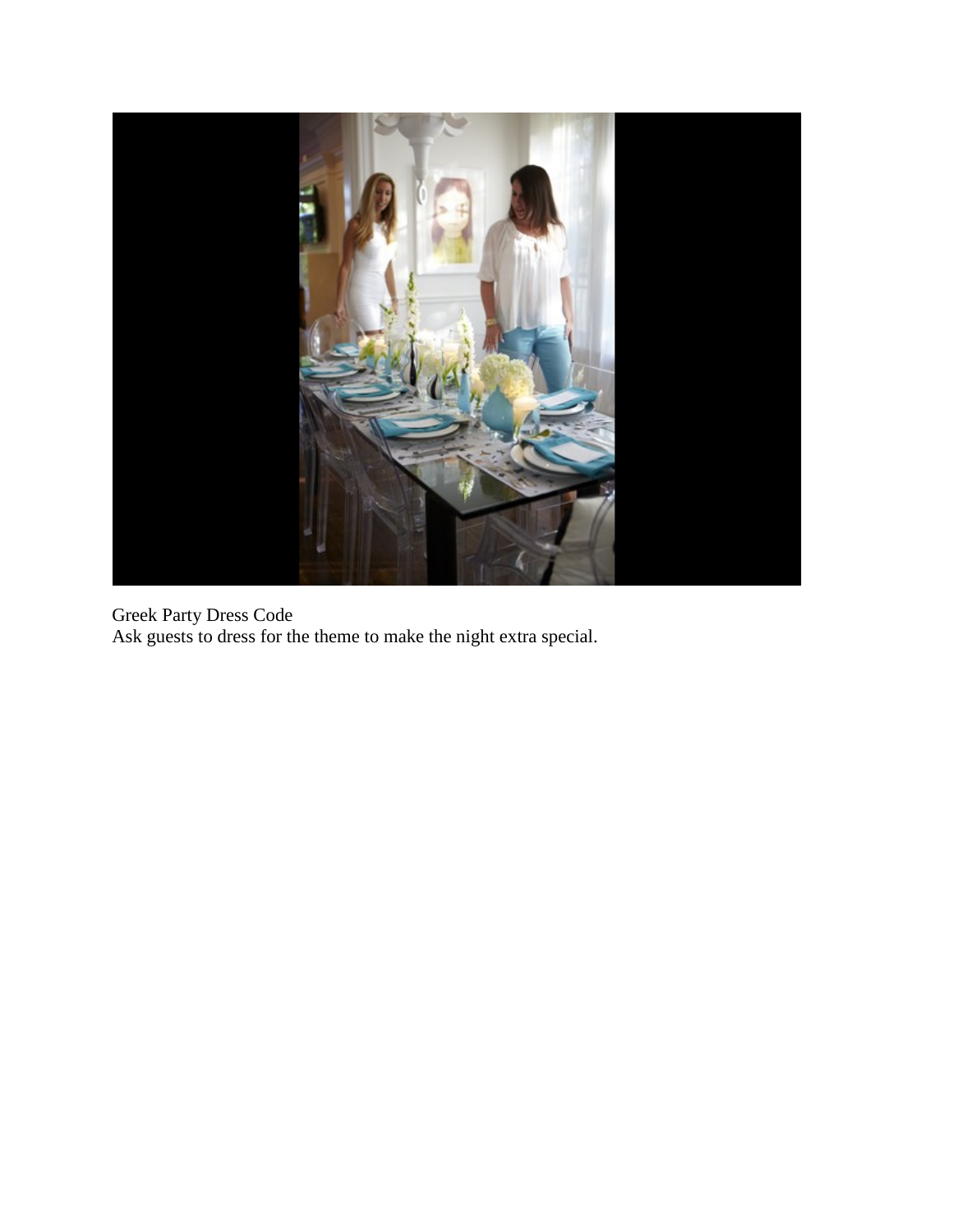

Blecue and White Place Cards

Personalized place cards, in the blue and white colour scheme, help kick a sit-down dinner up a notch.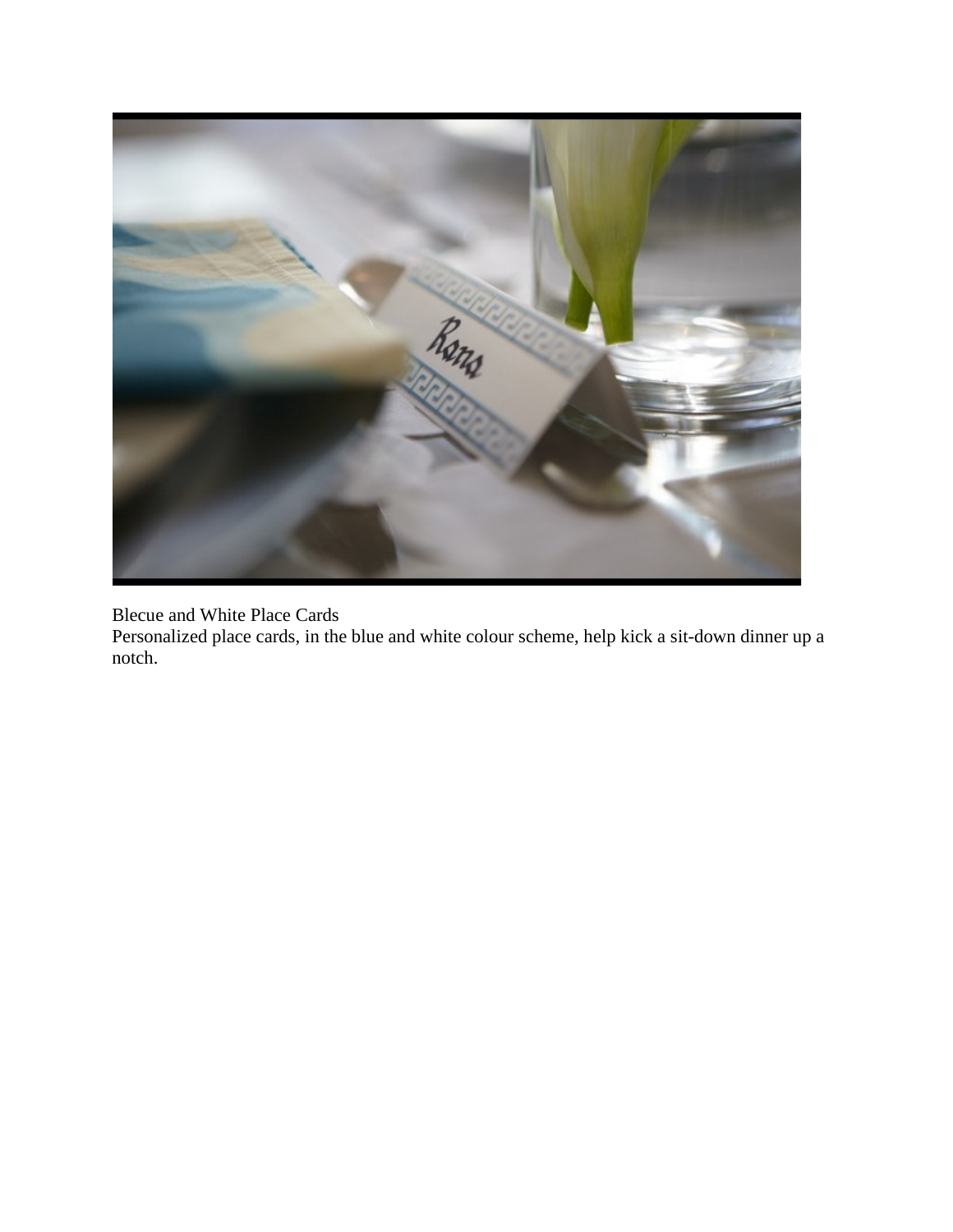

Stylish Place Cards Put together place cards by folding in half an unlined index card and writing in calligraphy.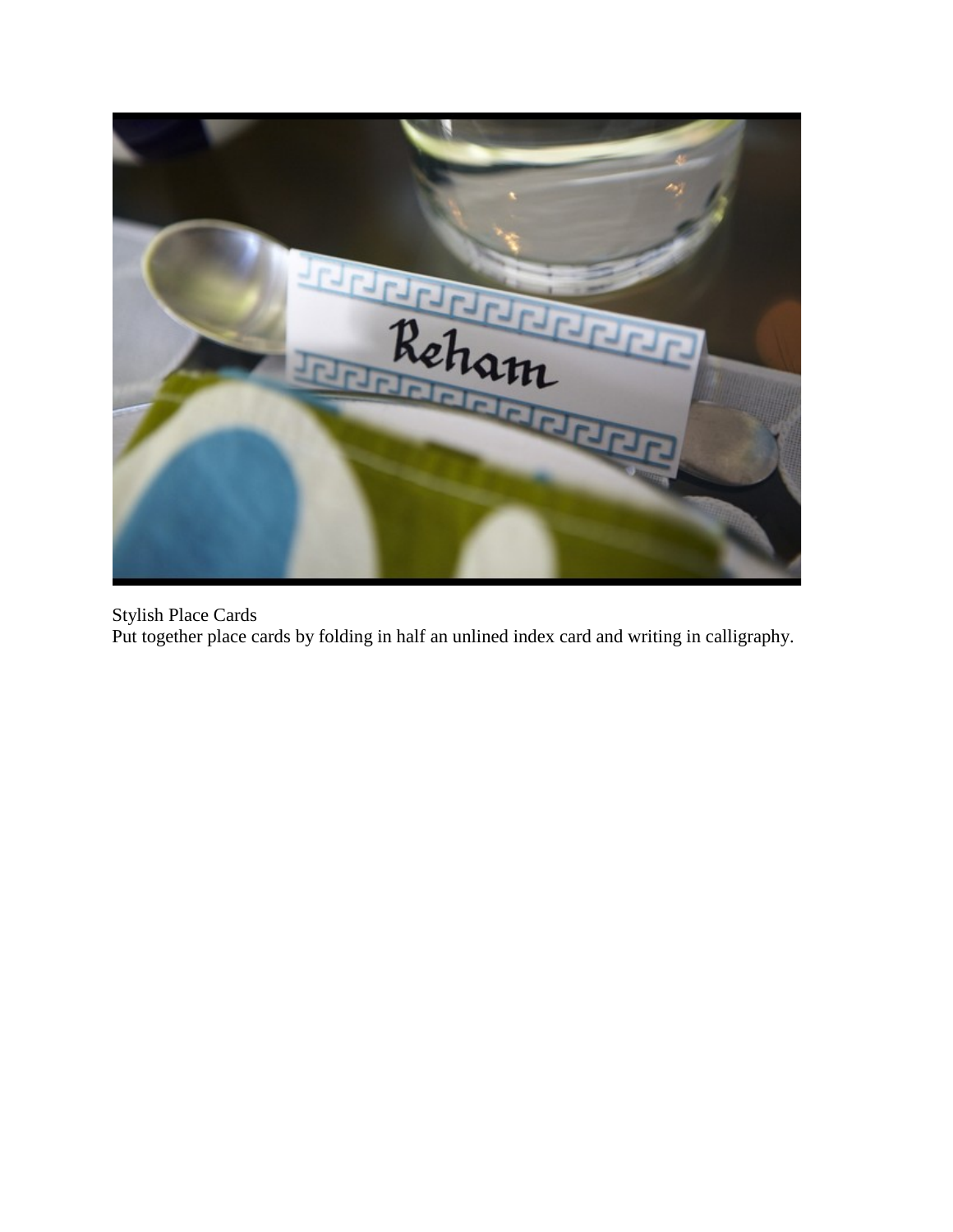

Fresh, White Flowers Pick up a bouquet of your favourite flowers and weave it throughout your party decor.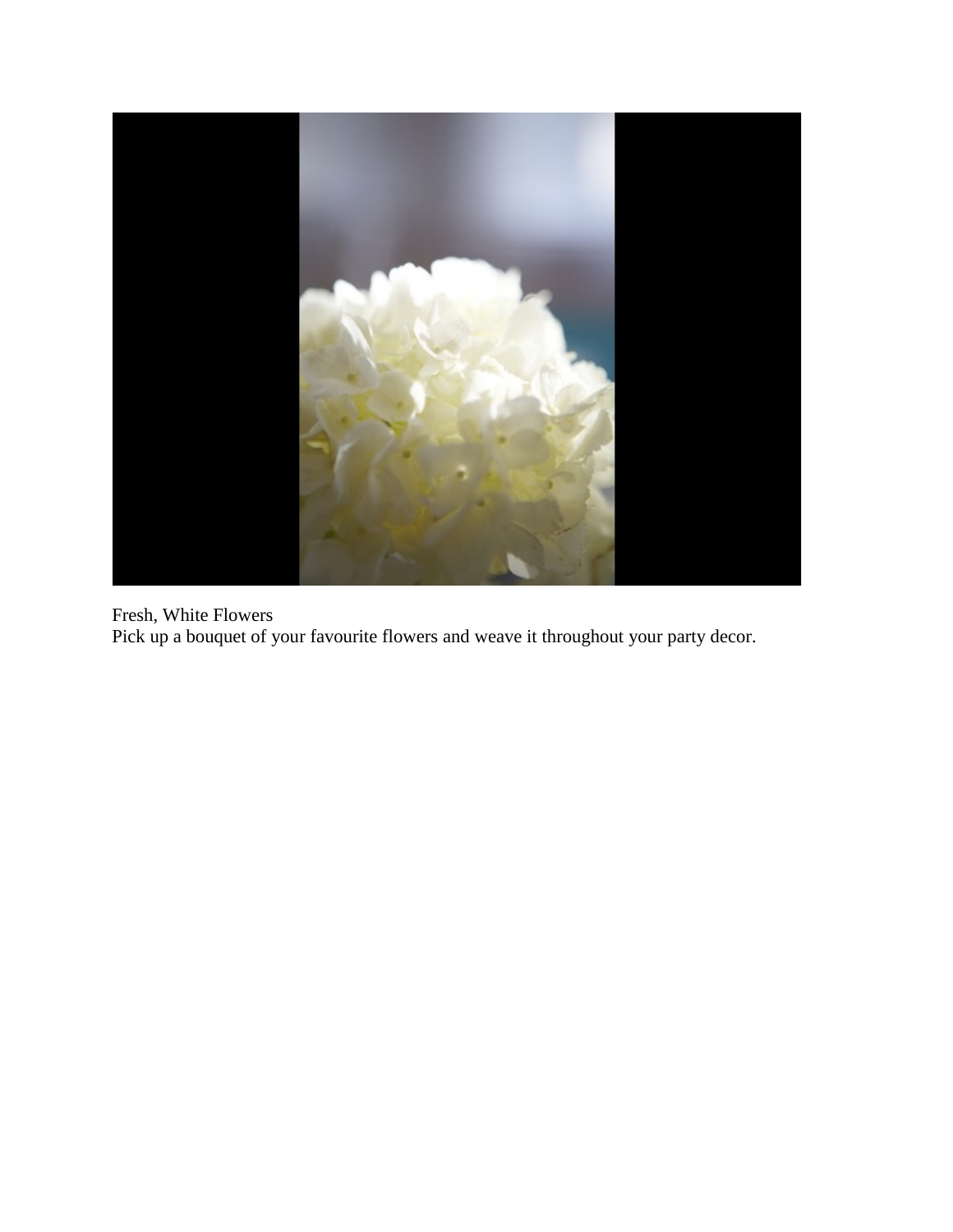

Get Creative with Centrepieces Glasses filled with candles are the perfect contrast to the floral centrepieces.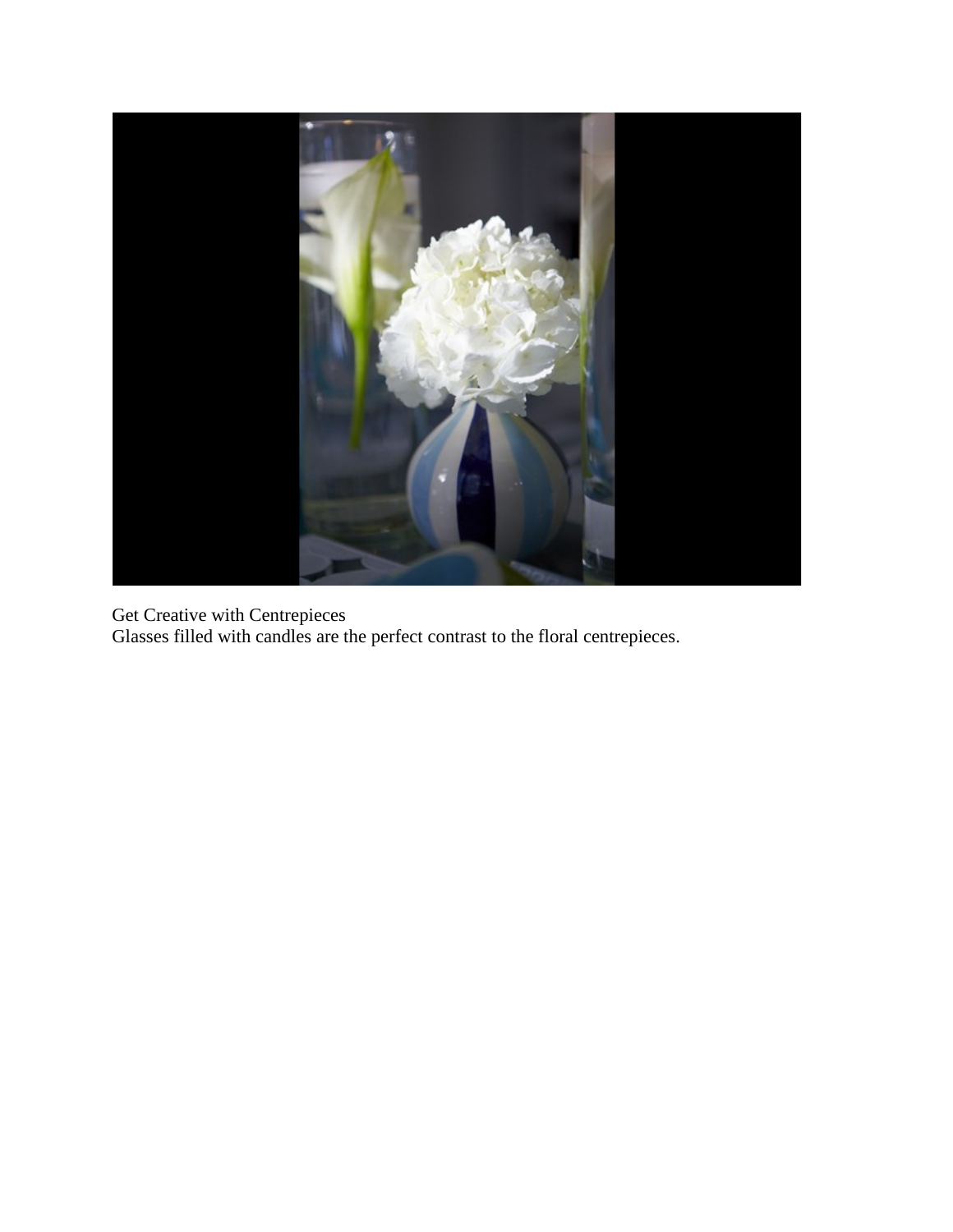

## Greece-Inspired Cocktails

Mocktails and cocktails are part of the decor, too! Play with food colouring to tint your drinks to match your mood.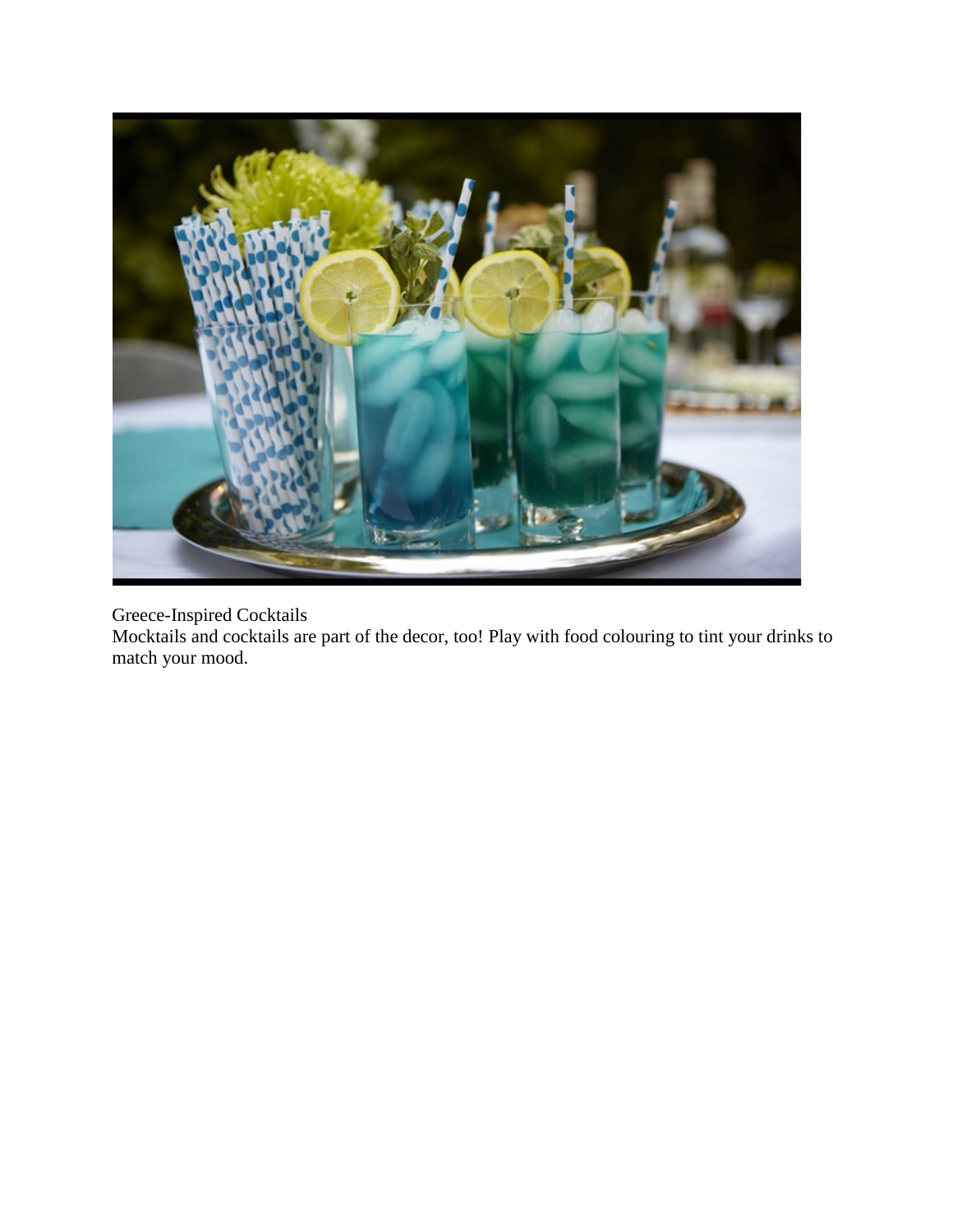

## Fun Party Straws

You can't go wrong with straws that stick to the party scheme (especially when they're covered in polka dots).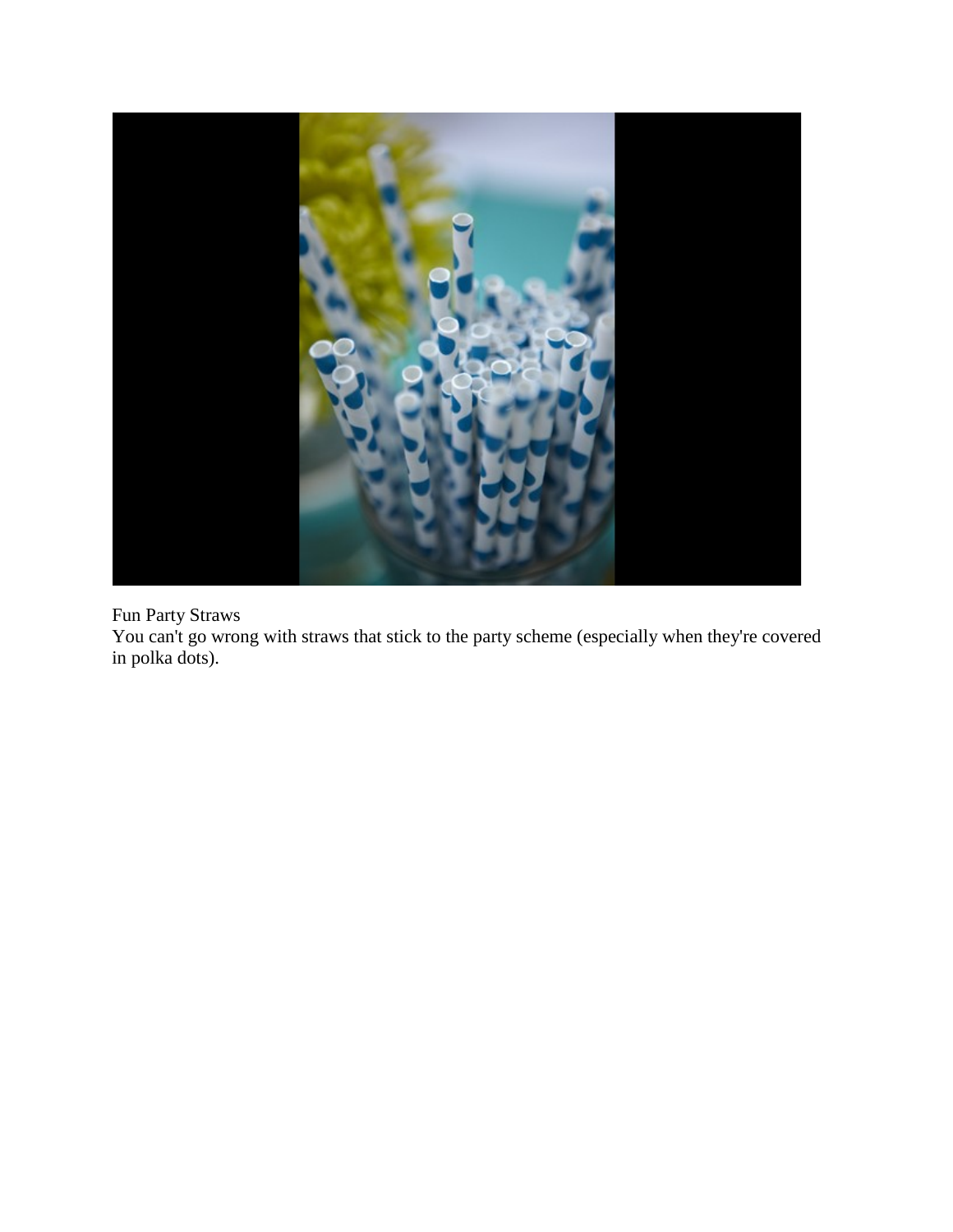

Pick Your Party Flowers For this backyard bash, stick to white flowers across the board to pull off the fresh vibe.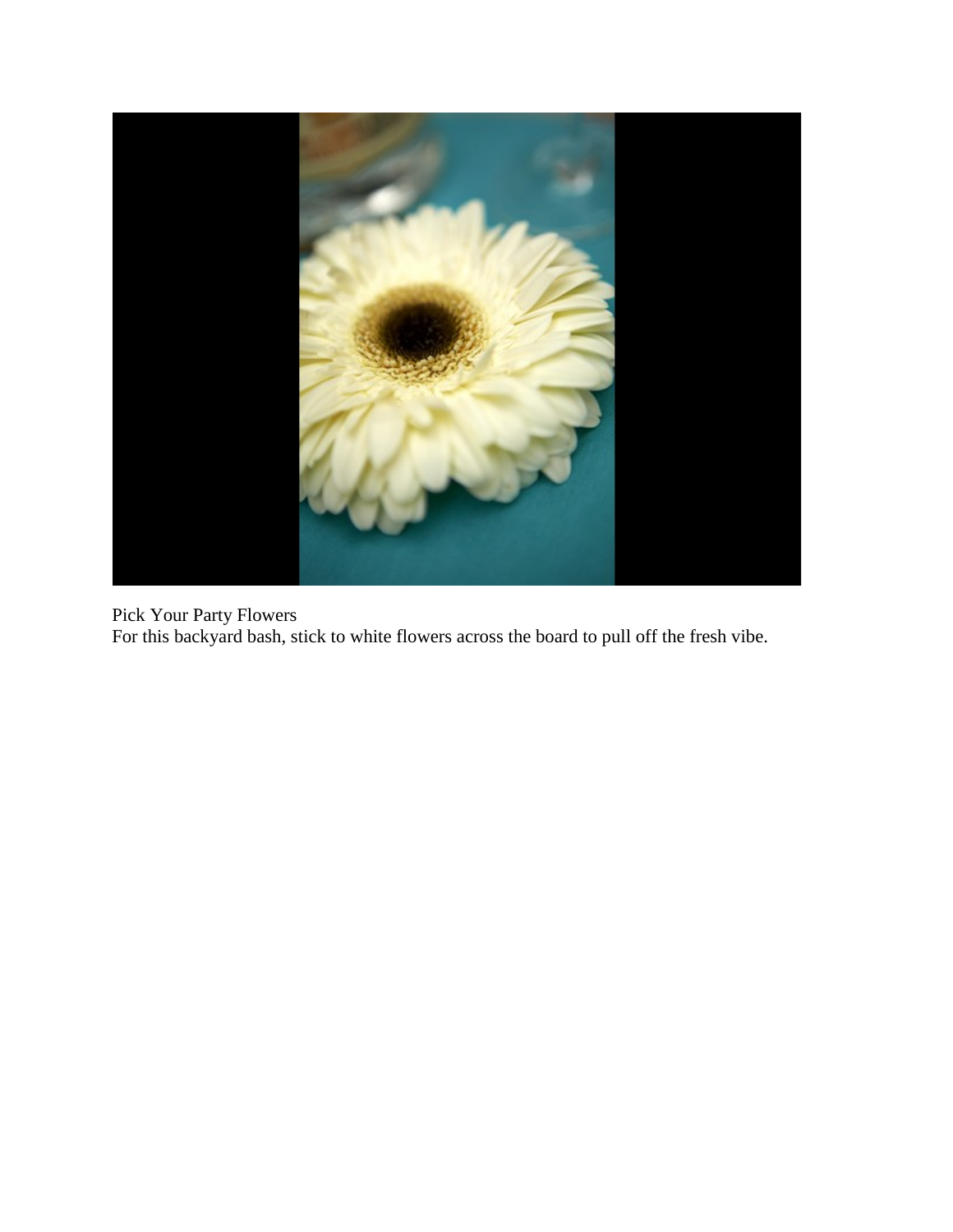

#### Small Sets of Flowers

Set small vases across the table (lots of white works well here) for an inviting, warm weatherapproved look.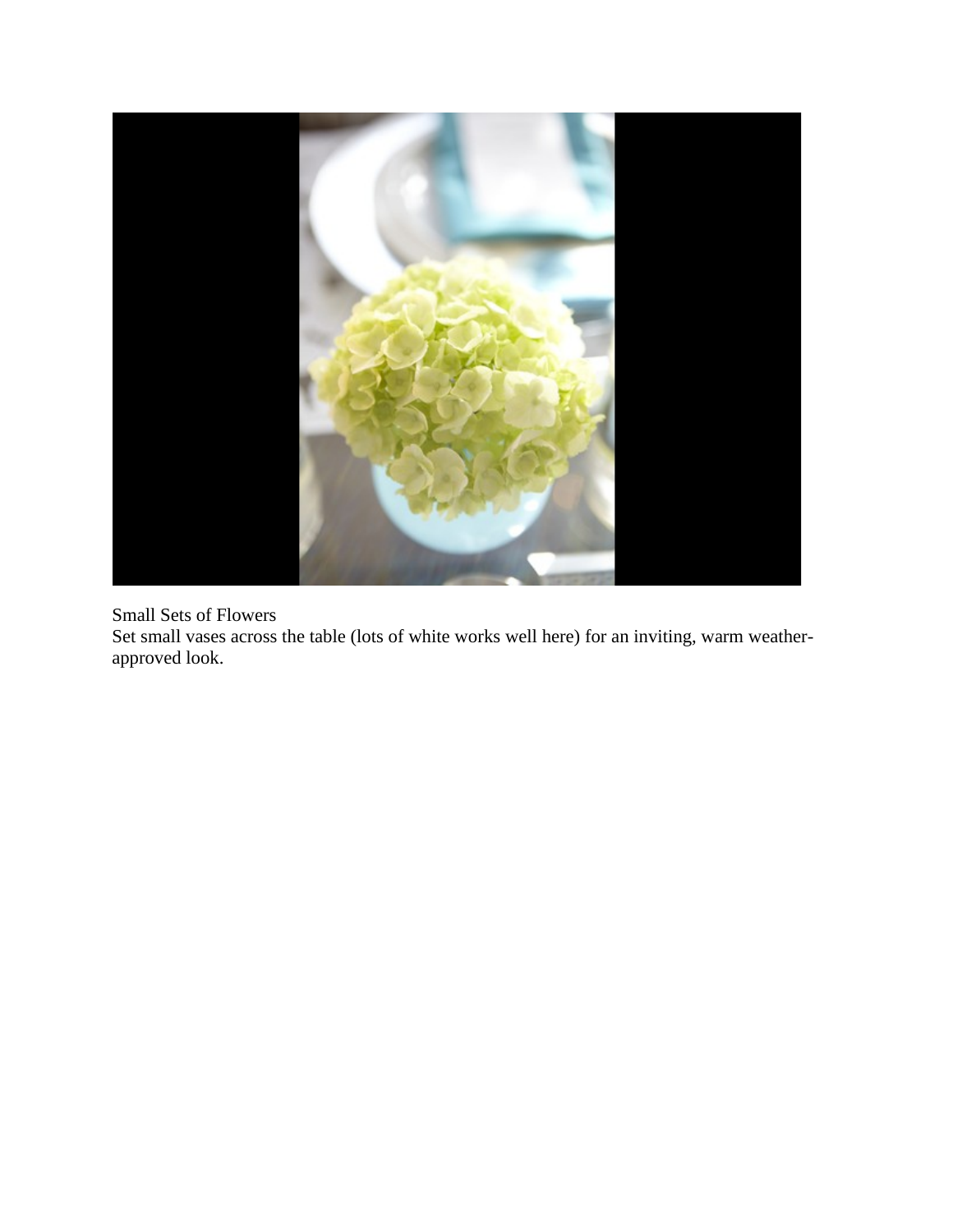

A New Take on Lime

For a sour summer kick, opt for kiwi with cocktails instead of the traditional slice of lime.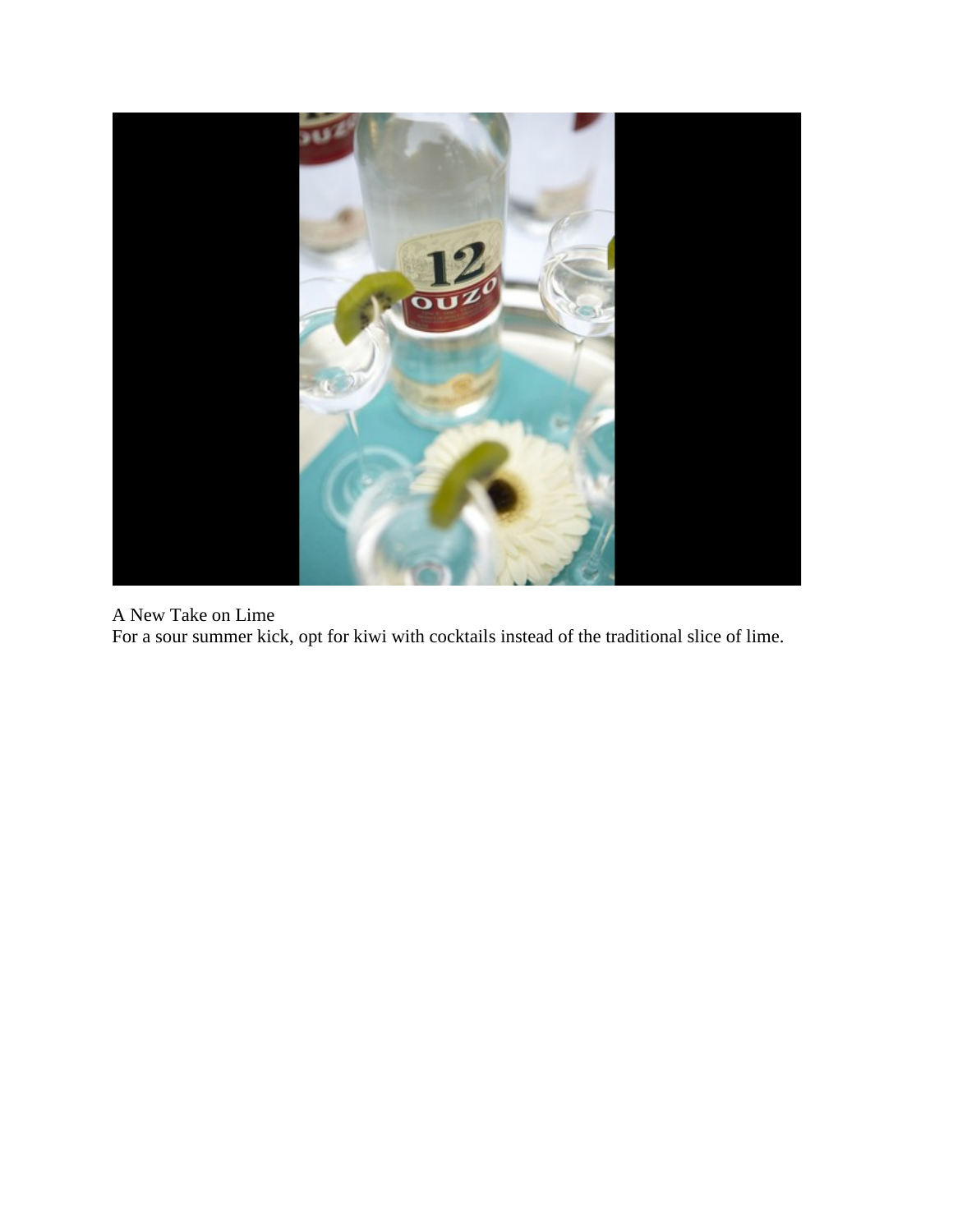

Island-Inspired Drinks Set against a bright blue napkin, the set of cocktail glasses pop.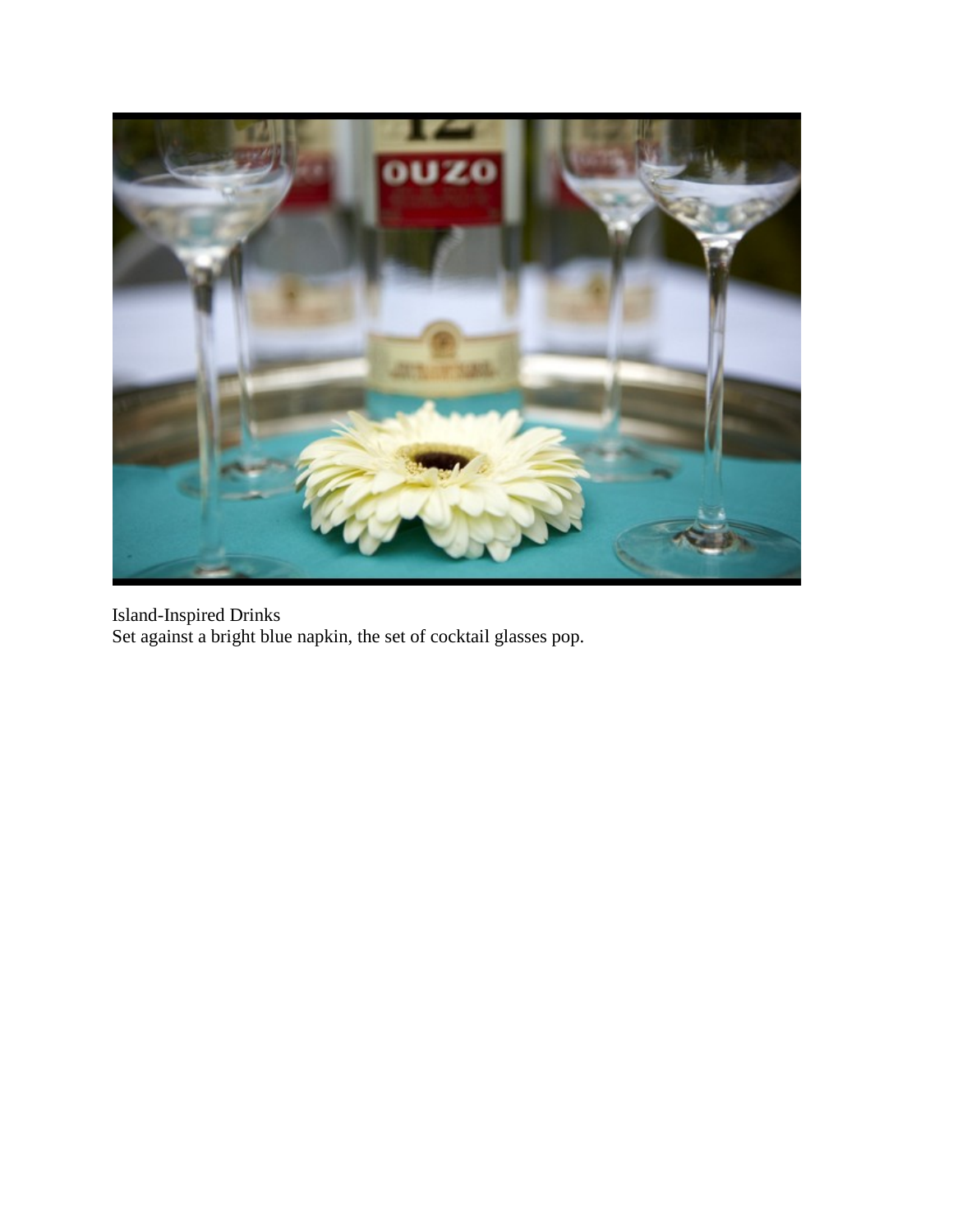

## Greek Cocktails

Rana brought a bit of Greece to her own backyard with one of the country's most popular drinks.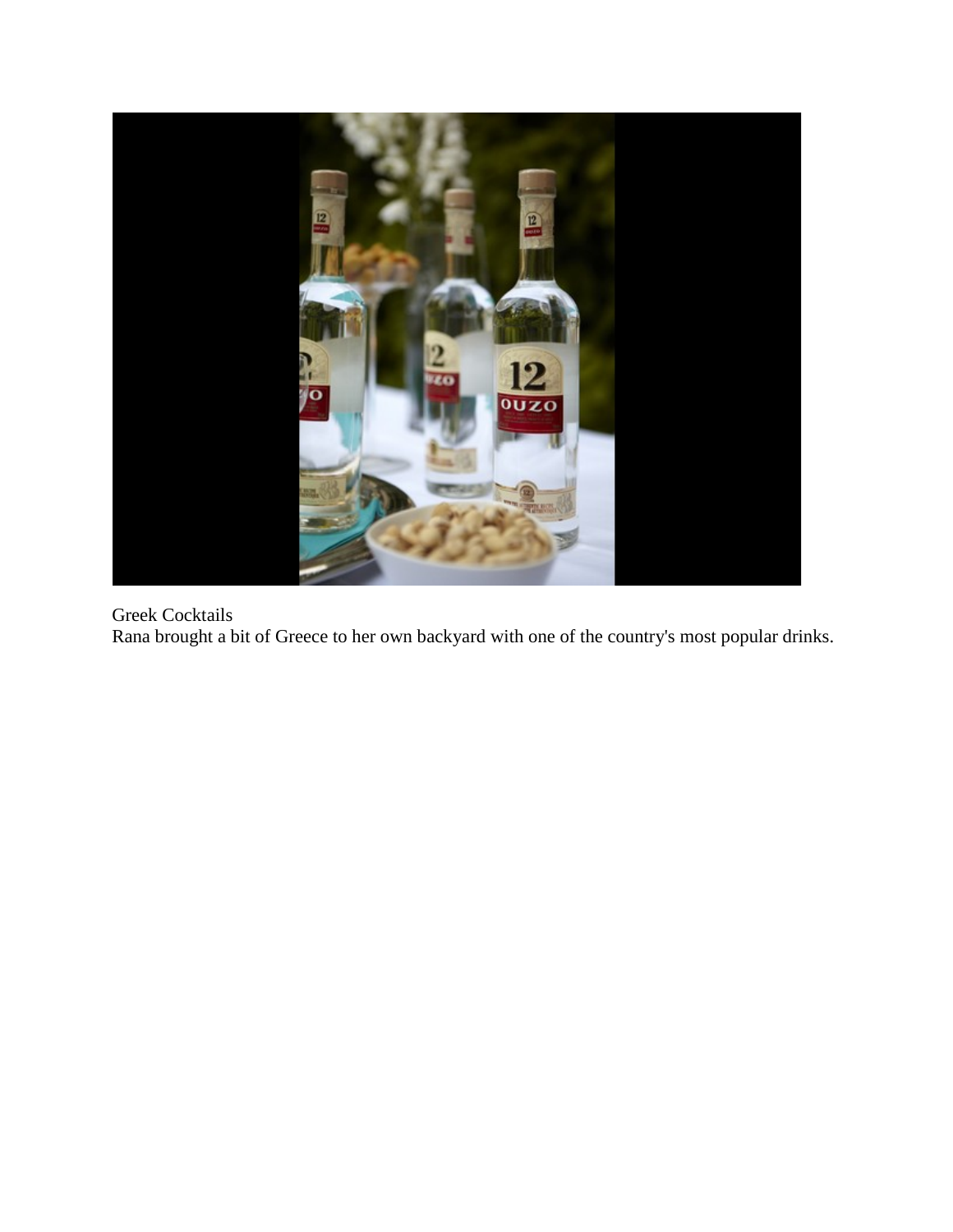

Appetizers Aplenty Before the meal, serve up party favourites (like green olives) in different sized jars.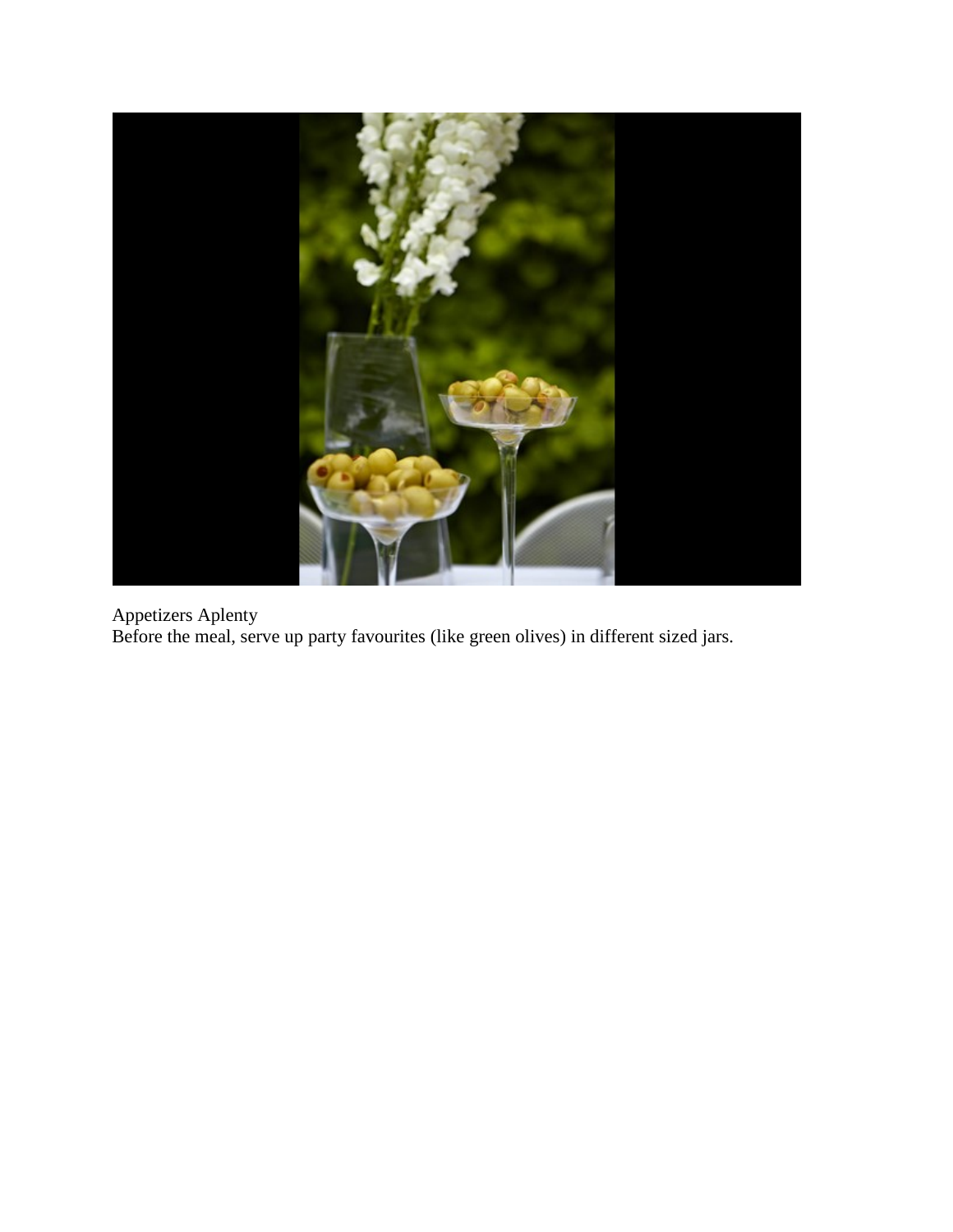

Stunning White Blooms Set up against natural greenery, these stunning white blooms help dress up the backyard.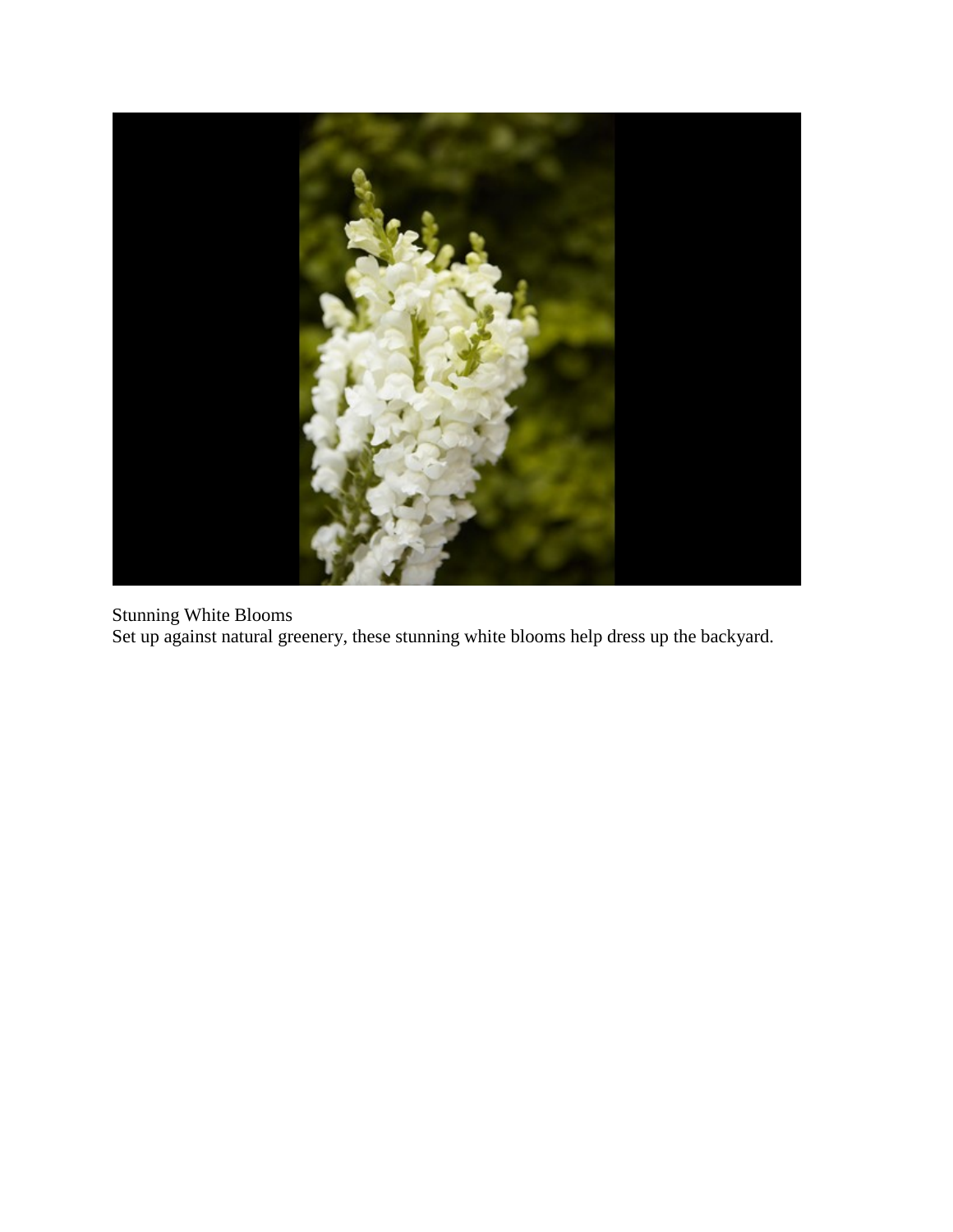

Summertime Skewers Rana took advantage of the gorgeous weather and grilled up some skewers for guests.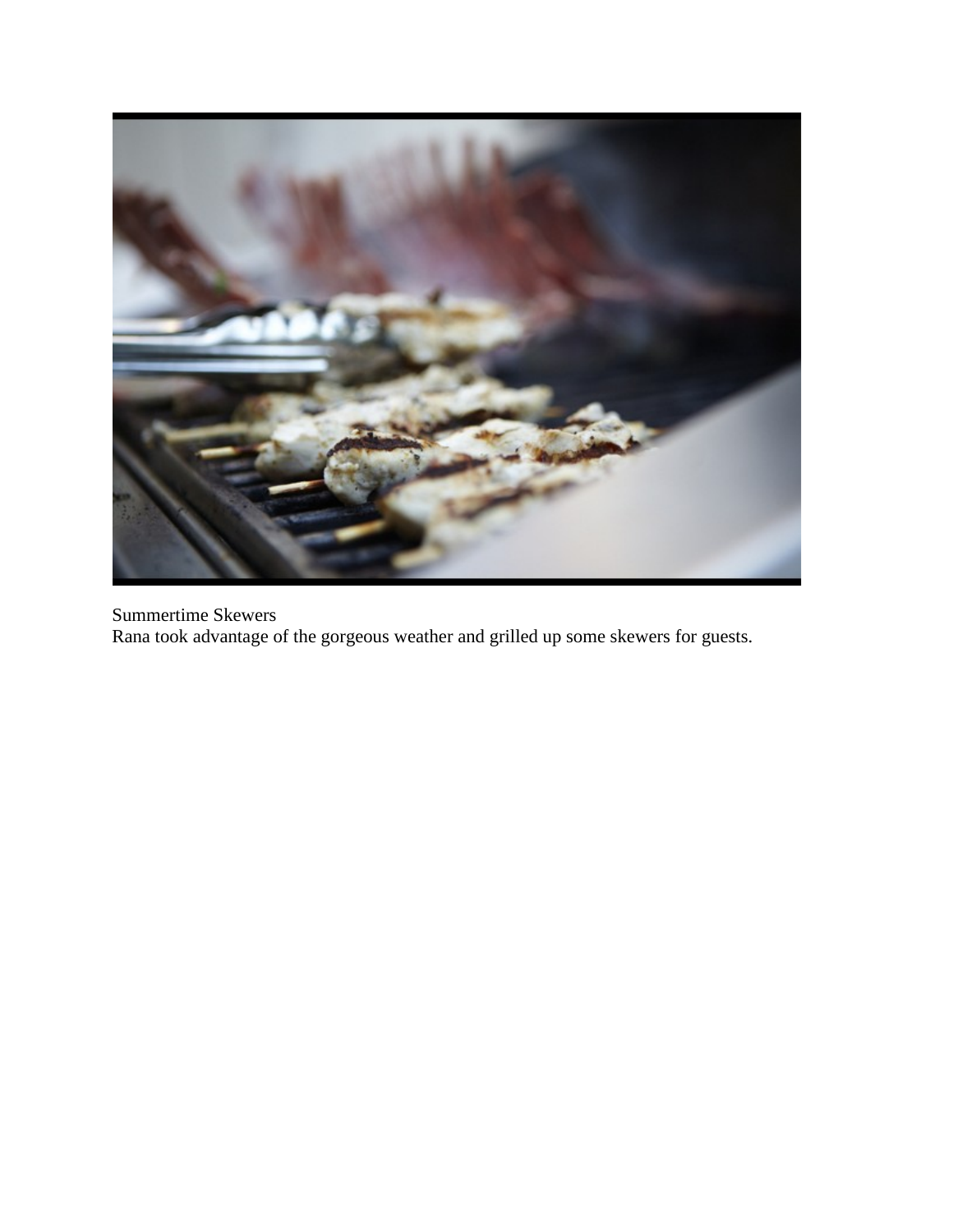

Delicious Greek Salad The dinner party wouldn't be complete without a delicious Greek salad, of course.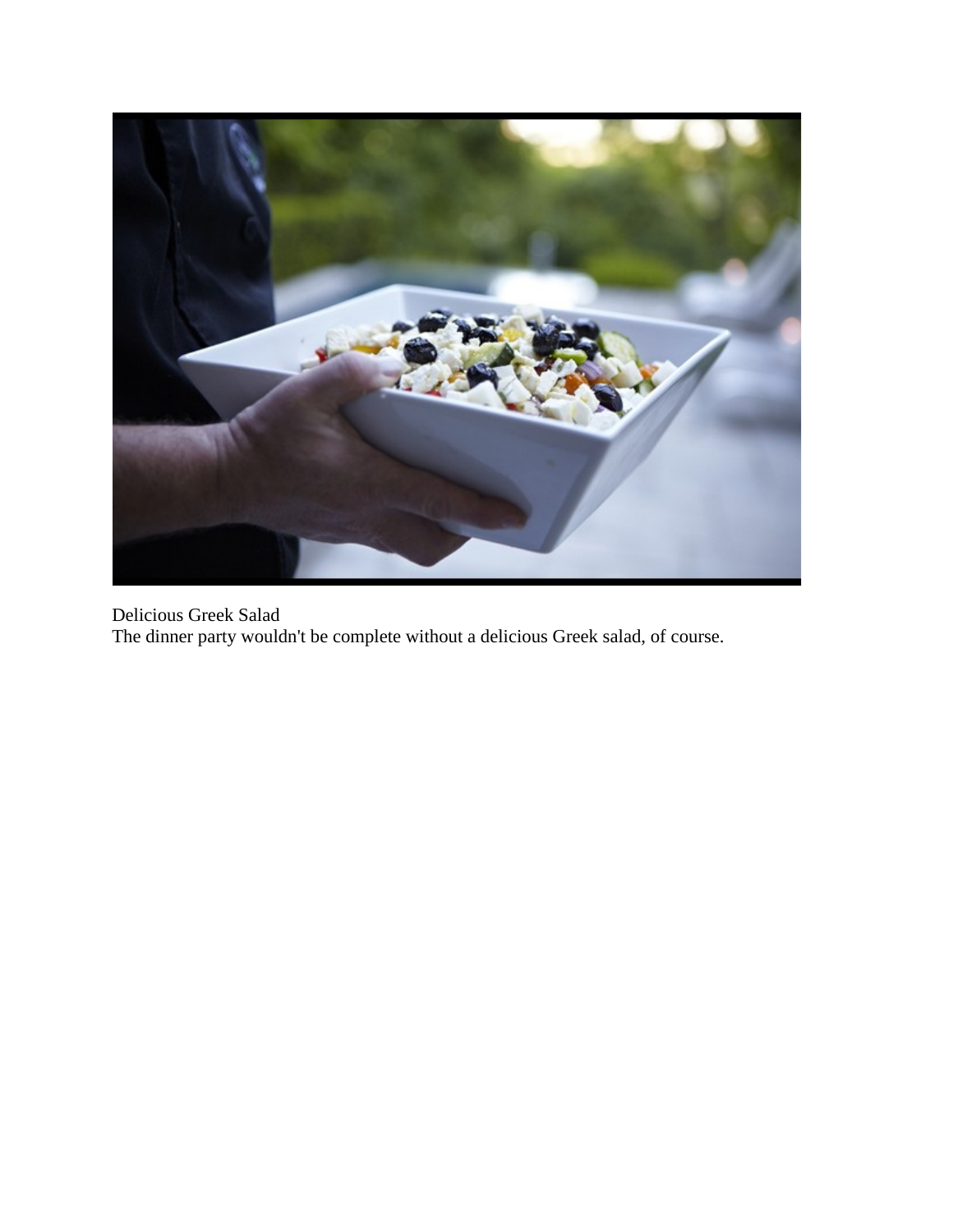

Greek Party Toast Rana and her guests toast the lovely dinner ahead.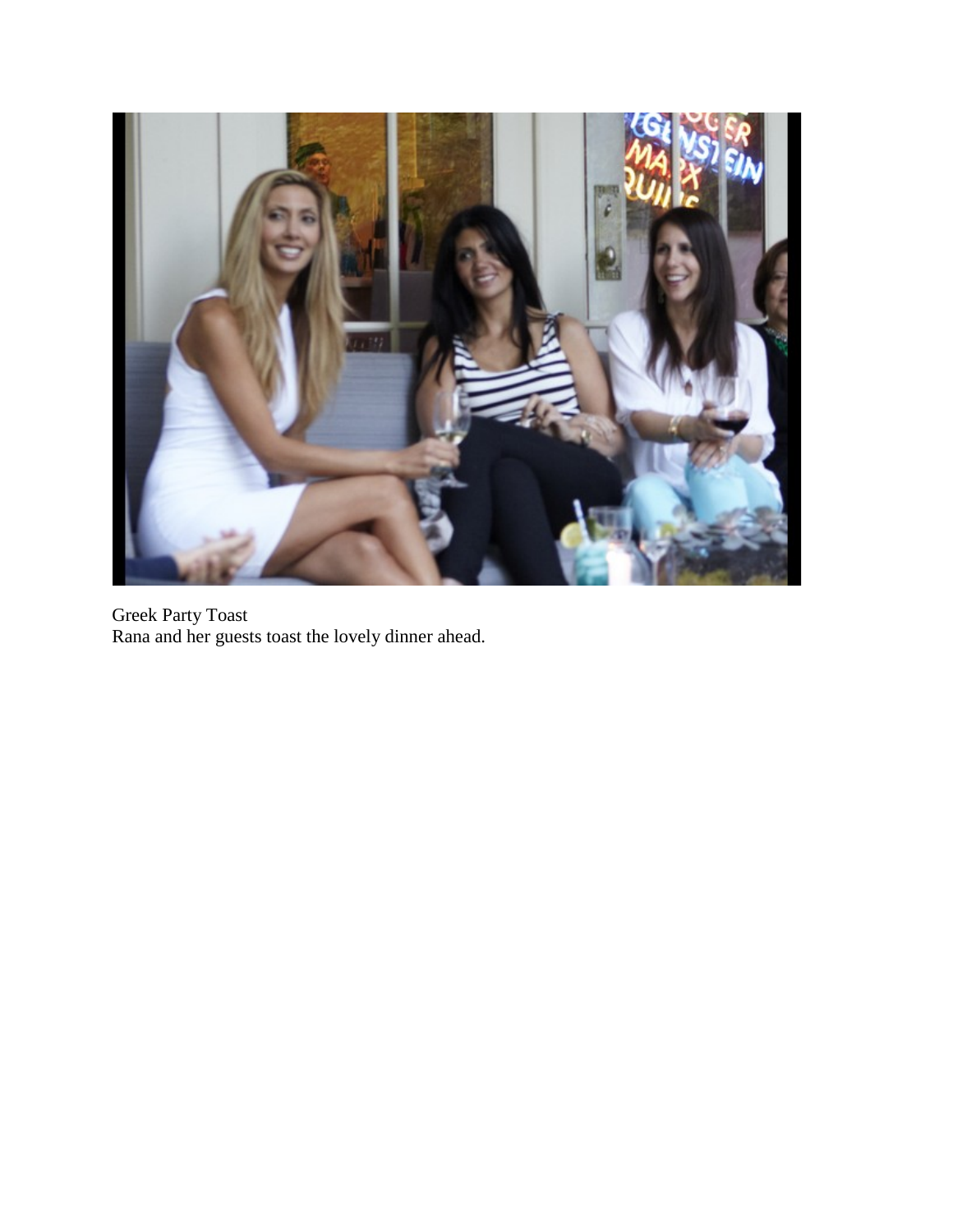

Serve Drinks in Style

It's the little touches, like a single white sunflower set on a blue cocktail napkin, that help create the summer isle vibe.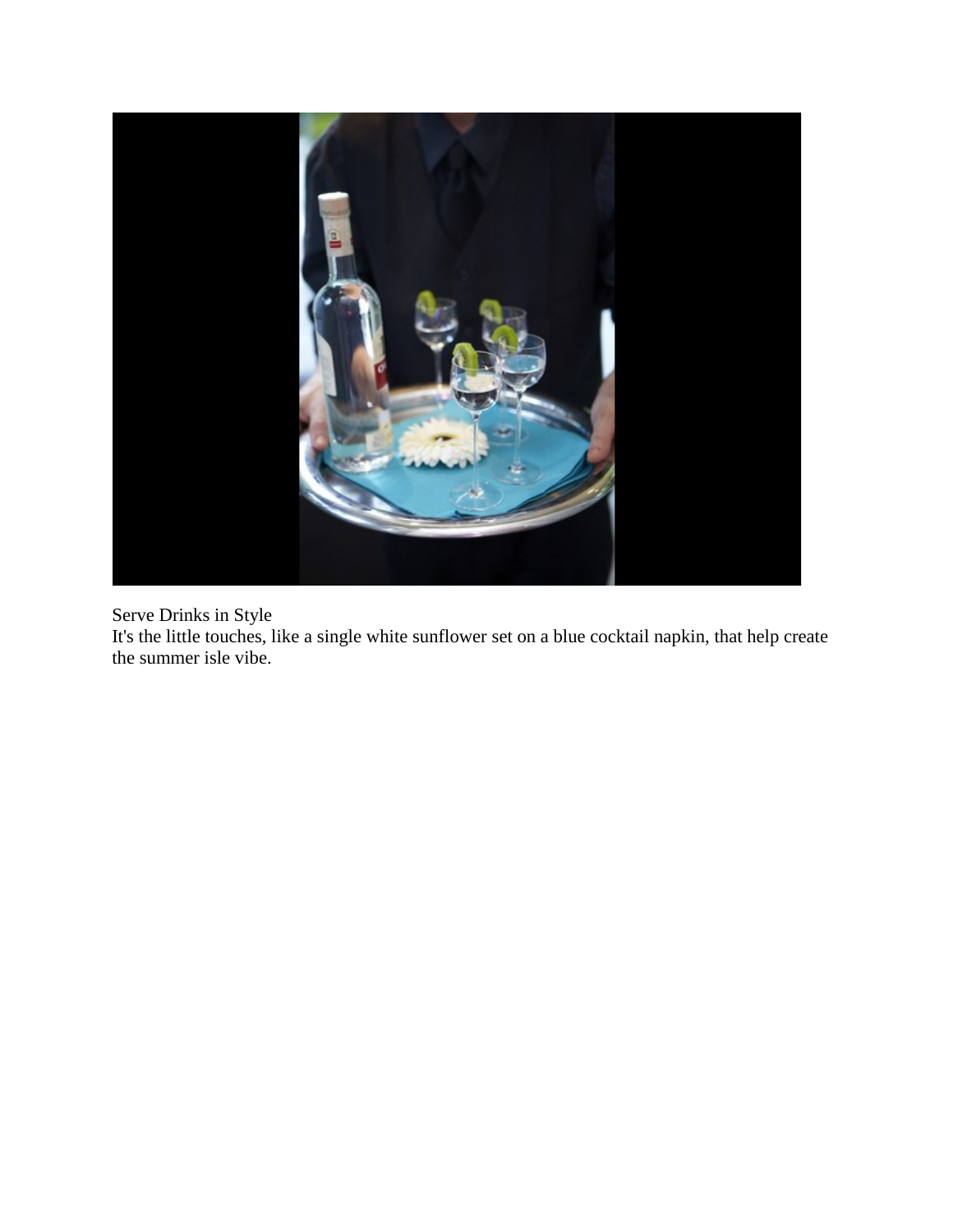

Blue and White Sweet Table Separate different coloured candy into various glass jars for a super sweet dessert table display.